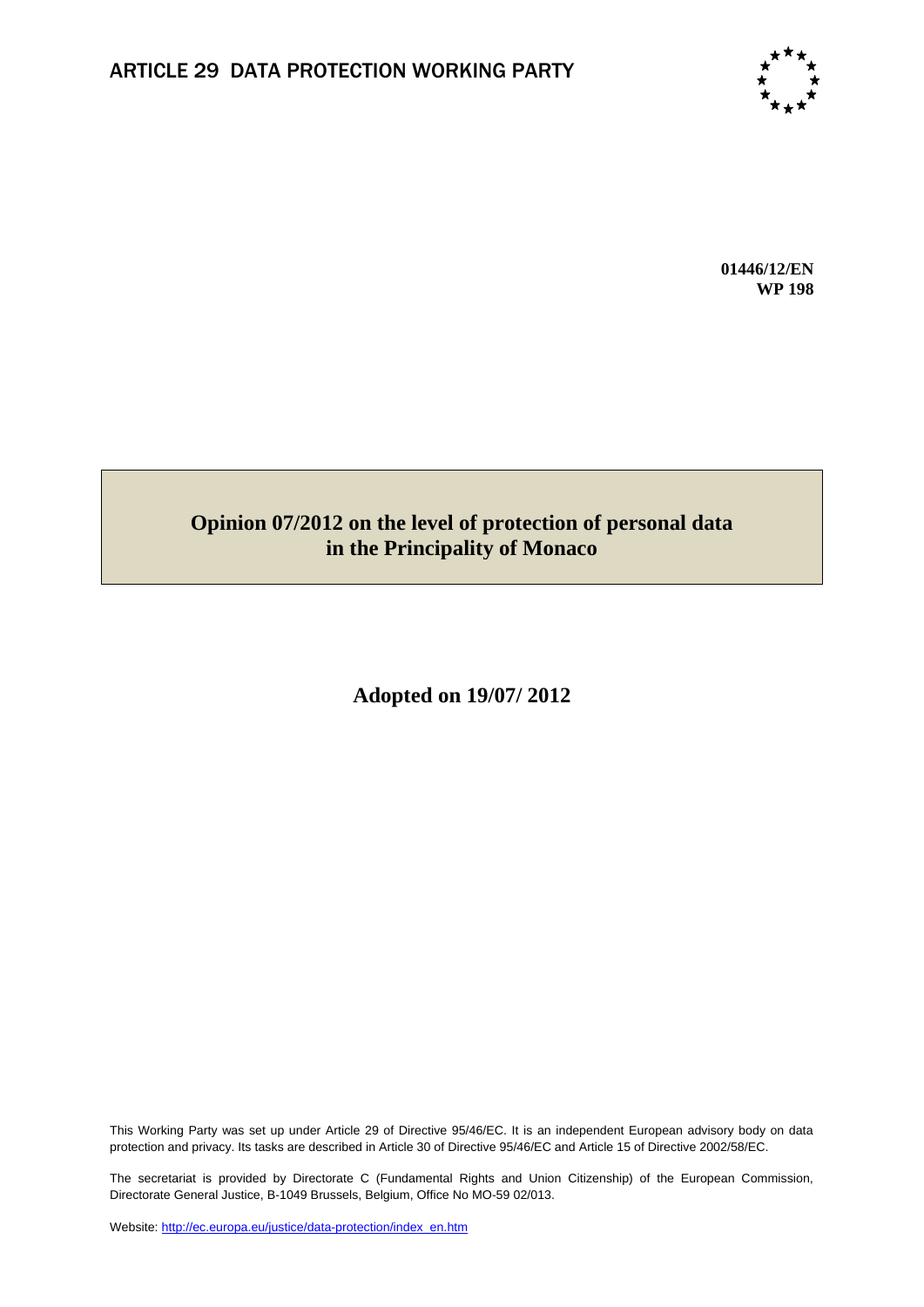# **The Working Party on the protection of individuals with regard to the processing of personal data**

Having regard to Directive 95/46/EC of the European Parliament and of the Council, of 24 October 1995, on the protection of individuals with regard to the processing of personal data and the free movement of such data, and in particular Articles 29 and 30 paragraph 1 (b) thereof,

Having regard to the Rules of Procedure of the Working Party, and in particular Articles 12 and 14 thereof,

HAS ADOPTED THE FOLLOWING OPINION:

## **1. INTRODUCTION AND BACKROUND**

On 11 November 2009 the Principality of Monaco requested the Commission to handle the procedure for the declaration of Monaco as a country that offers an adequate level of protection within the meaning of Article 25(6) of Directive 95/46/CE, on Personal Data Protection.

In order to proceed with the study of the adequacy of Monaco, the Commission requested the Working Party to produce an opinion, which analyzes the extent to which the Monaco regulatory system fulfills the requirements for the application of the personal data protection regulations set out in the Working Document "Transfers of Personal Data to Third Countries : Applying Articles 25 and 26 of the EU data protection directive", adopted by the Working Party created by Article 29 of the Directive on 24 July 1998 (document WP12).

The WP29, during the plenary session of  $4<sup>th</sup>$  and  $5<sup>th</sup>$  April 2011 appointed the CNIL, due to its historical relationship with Monaco, as rapporteur on this adequacy study.

The CNIL has met several times with the Data Protection Authority of Monaco, the "Commission de Contrôle des Informations Nominatives" (hereinafter, CCIN). In order to study the data protection legislation of Monaco and its practical implementation. As regards some concerns regarding the effective independence of the CCIN, the CNIL Chairman called upon a mediation meeting between the CCIN and the Monaco Government on 28 May 2012. This meeting has led up to the conclusion of an Agreement clarifying the competences and the relationships between both parties in terms of human resources and budget management.

As decided during its meeting held on 6 June 2012 the Working Party circulated the draft opinion to the "Adequacy Subgroup" for review. It also decided to adopt this opinion via written procedure.

After a conference call, the draft opinion has been sent on 4 July 2012 to the "Adequacy Subgroup" for review. The proposal was approved by the Working Party by written procedure.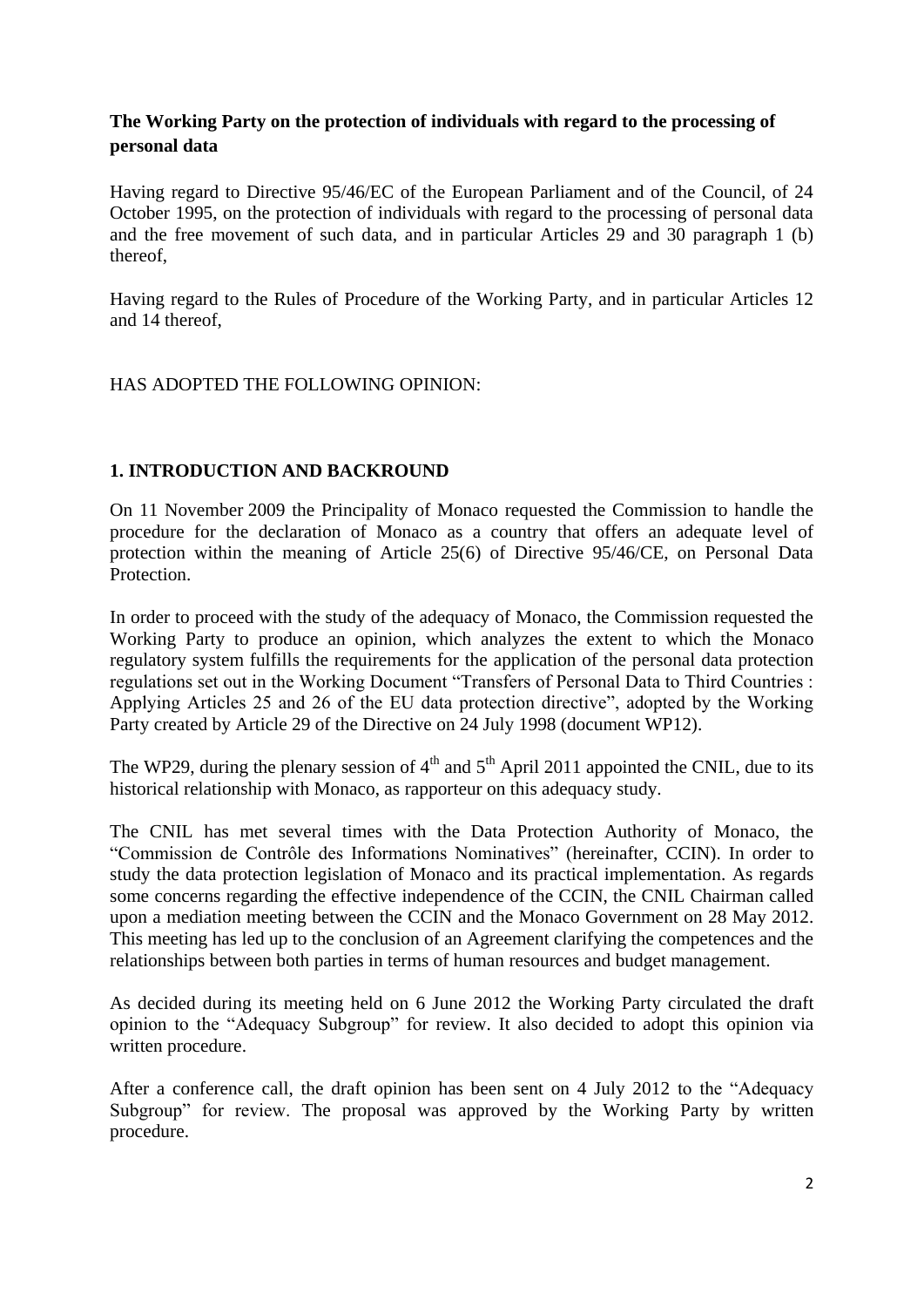## **2. DATA PROTECTION LEGISLATION IN THE PRINCIPALITY OF MONACO**

Monaco is the second smallest and the most densely populated country in the world. Monaco is a principality governed under a form of a hereditary constitutional monarchy according to the Constitution of 17 December 1962, reformed on 2 April 2002. It is a sovereign [city State](http://en.wikipedia.org/wiki/City_state) bordered by [France](http://en.wikipedia.org/wiki/France) on three sides, with one side bordering the [Mediterranean Sea.](http://en.wikipedia.org/wiki/Mediterranean_Sea) Its population is around 32 800 inhabitants. Its economic activity is concentrated in commercial transactions and, in particular, tourism. Monaco and France are bound with a strong political, customs and monetary union. The largest part of its population is French nationals (28.4%), followed by Monegasque (21.6%).

According to historical links between France and Monaco, the Monaco data protection legislation is close to the French data protection law.

Article 20 of the Monaco Constitution confirms the protection of the right to privacy and declares that "*Everyone has the right to respect for his private and family life and the secret of his correspondence*".

The protection of personal data is regulated by the Act n<sup>o</sup> 1.165 of 23 December 1993 on the protection of personal data and by the Sovereign Ordinance N°2.230 of 29 June 2009 setting out the implementing conditions of the Act  $n^{\circ}$  1.165. The Act has been amended by Act  $n^{\circ}$ 1.353 of  $4^{th}$  December 2008 and by the Act n° 1.353 of 1<sup>st</sup> April 2009 (hereinafter "Act" or "Act 1.165").

The Act establishes the CCIN as an independent authority. During its few years of functioning under new rules and status (since 2009), the CCIN has issued various guidelines, deliberations, two annual reports and other information on various subjects *(*ex. biometrics, GPS chips, video surveillance etc.) to set out rights and duties for individuals, businesses and the State and to provide guidance on the practical application of privacy principles.

In the international sphere, Monaco has signed and ratified the European Convention on Human Rights in 2005, the Council of Europe Convention for the Protection of Individuals with regard to Automatic Processing of Personal Data (Convention 108) and its Additional Protocol (in force since 01/04/2009) as well as the International Covenant on Civil and Political Rights on 28/08/1997.

#### **3. ASSESSMENT OF THE DATA PROTECTION LAW OF THE PRINCIPALITY OF MONACO AS PROVIDING ADEQUATE PROTECTION OF PERSONAL DATA**

The Working Party points out that its assessment of the adequacy of the data protection legislation into force in Monaco refers essentially to the Act n° 1.165 on the protection of personal data of 23 December 1993 as it has been amended in 2008 and in 2009.

The provisions of this Act have been compared with the main provisions of the Directive, taking into account the Working Party's opinion WP12. This opinion lists a number of principles which constitute "*a "core" of data protection "content" principles and "procedural/enforcement" requirements, compliance with which could be seen as a minimum requirement for protection to be considered adequate"*.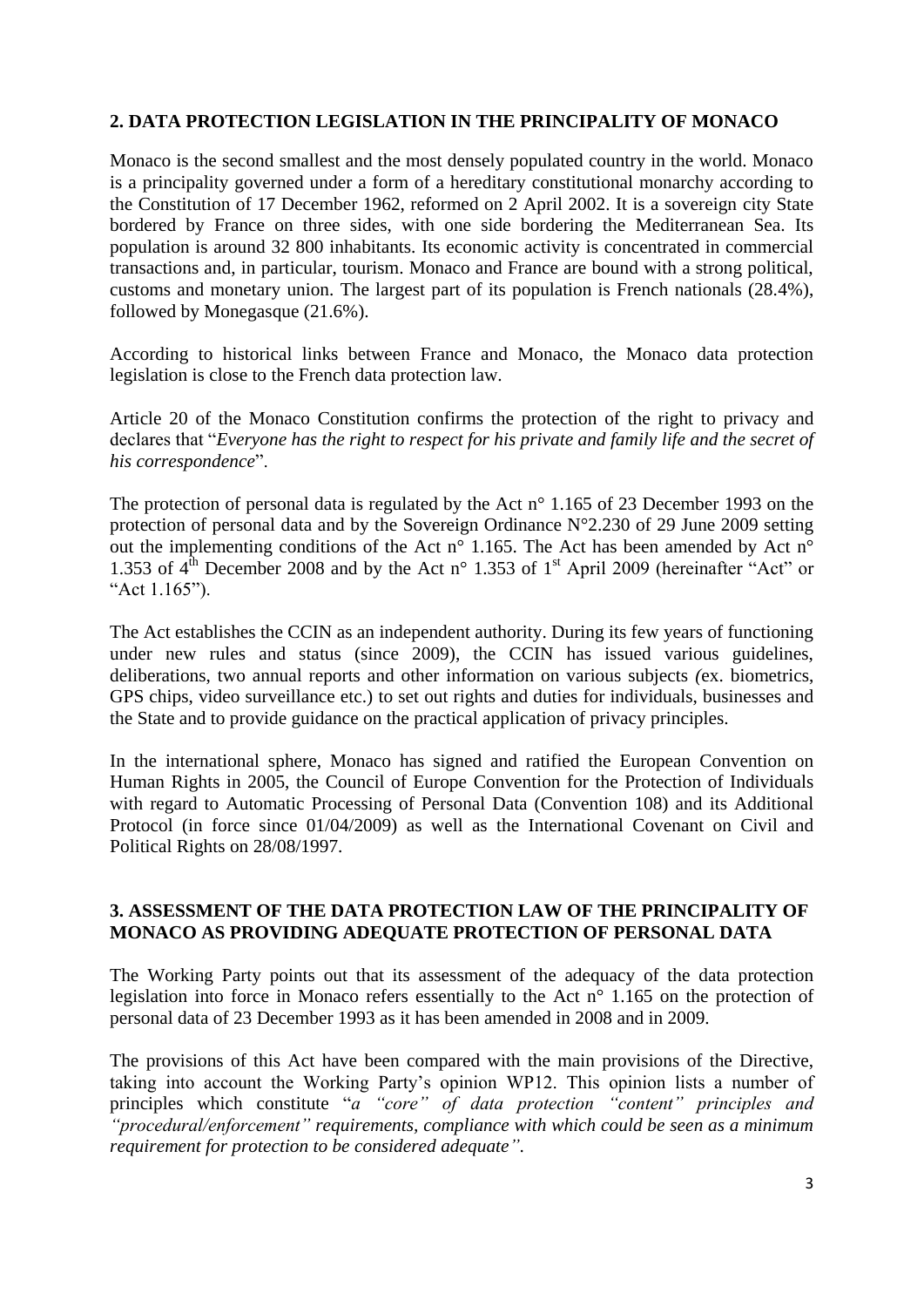## **3.1. Definitions**

1

The Act provides for definitions of "personal data", "processing", "data controller", "recipient" and "data subject" (art.1).

Although certain definitions are not provided ("filing system", "processor", "third party" and "the data subject consent"), all these concepts are used or deduced from several Articles of the  $Act^1$ .

However, in order to avoid interpretations, that can be harmful to personal data protection, it would be better, if Monaco legislator defines the above mentioned terms This is especially important with regard to the definition of "consent" and that of "processor". In this connection, the WP would like to refer to the clarification input given via its Opinions on the concepts of "controller" , "processor", and "consent" (in particular as to its being "explicit" and "informed") as well as on the very concept of "personal data".

#### **3.2. Scope of application of the legislation**

The scope of application of the Act is mainly defined under chapter V of the Monaco Act and is very similar to the Articles 3, 4, 13 of the Directive.

As regards the material scope of the Act, it covers all forms of processing of personal data (automated or non-automated, Art.24-1) in whatever shape or form (Art.1 first paragraph), protects natural as well as legal persons (deduced from Art.3, Art.13 etc.) and covers processing carried out by the entire public and private sector.

There might be some interrogation as regards the introduction in Article 13 of the Act  $n^{\circ}1.165$ of provisions allowing legal persons to oppose to their personal data being processed. The WP considers that the scope of application of the Act should be clarified in order to avoid textual inconsistencies with the initial scope of application as provided in Article 1 referring only to the protection of natural persons.

As provided by the Directive, the Monaco Act shall not apply to the processing of personal data carried out held by a natural person solely as part of their personal or domestic activities. Moreover, the Act shall not apply to the processing pursuant to Article 15 of the Constitution (related to the right of reprieve, amnesty and naturalization) or carried out by the judicial authorities for the purposes of proceedings initiated before the Courts and international mutual assistance procedures (Art.24-2 of the Act).

Besides, Article 25 of the Act provides for exceptions on processing for purposes of literary and artistic expression, in the same way as Article 9 of the Directive.

As regards the territorial scope, Article 24 provides, in similar terms to the Directive, that the Act applies to the automated processing:

- **-** carried out by a data controller established in Monaco;
- **-** carried out in Monaco, even if such processing is destined only for use abroad;

<sup>&</sup>lt;sup>1</sup> Filing systems is mentioned in art. 23-1, 24-1, 24-2, 25, processor in Article 1 (definition of recipient), Article 17 (related to security requirements), third party in Articles 8 (6°), 12, 14, 20-1, data subject consent in Articles 10-2, 12.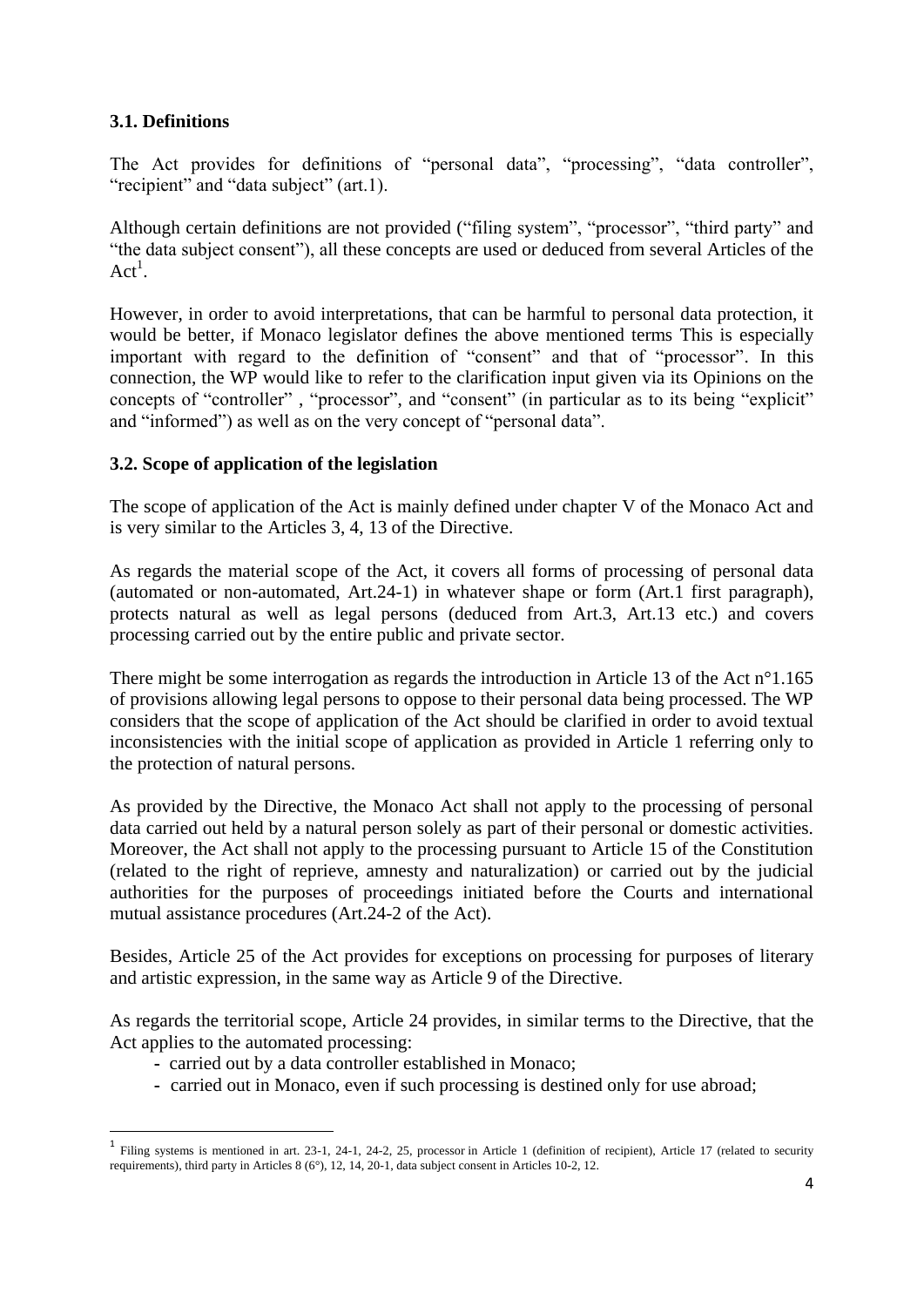**-** where the data controller is established abroad, but makes use of processing facilities located in Monaco; in such case, the data controller must appoint a representative established in Monaco, who is to make the declaration, request for an opinion or application for authorization and upon whom the obligations laid down by the law are incumbent, without prejudice to legal action that might be lodged against the data controller themselves.

Therefore, the Working Party considers the scope of application of the Monaco data protection Act to be similar to the one provided by the Directive although some adjustments of the current wording would appear to better clarify how its provisions are applicable to legal persons.

## **3.3. Content principles**

## **a) Basic principles**

**1) The purpose limitation principle:** Data should be processed for a specific purpose and subsequently used or further communicated only insofar as this is not incompatible with the purpose of the transfer. The only exceptions to this rule would be those necessary in a democratic society on one of the grounds listed in Article 13 of the Directive.

The Working Party considers that the legislation of Monaco implements this principle through its Article 10-1, which provides that "*Personal data must be: collected and processed fairly*  and lawfully; collected for specified, explicit and legitimate purposes and not be further *processed in a way incompatible with those purposes ;(...)*"

Furthermore, Article 22 of the Act provides that "*The following shall be punished by imprisonment for three months to one year and by a fine as described in item 4 of Article 26 of the Criminal Code or only one of those two penalties: (...) 9° persons knowingly use or cause to be used personal data for other purposes than those described in the declaration, request for an opinion or application for authorization.*"

Therefore, the Working Party considers that Monaco legislation complies with the purpose limitation principle.

In addition, it is interesting to note that Article 10-2 of the Act also provides for conditions for a lawful processing, in the following terms: *"Processing of personal data must be justified:*

**-** *by consent from the data subject(s), or;*

**-** *by compliance with a legal obligation to which the data controller or their representative is subject, or;*

**-** *by it being in the public interest, or;*

**-** *by the performance of a contract or pre-contractual measures with the data subject, or;*

**-** *by the fulfilment of a legitimate motive on the part of the data controller or their representative or by the recipient, on condition that the interests or fundamental rights and freedoms of the data subject are not infringed."*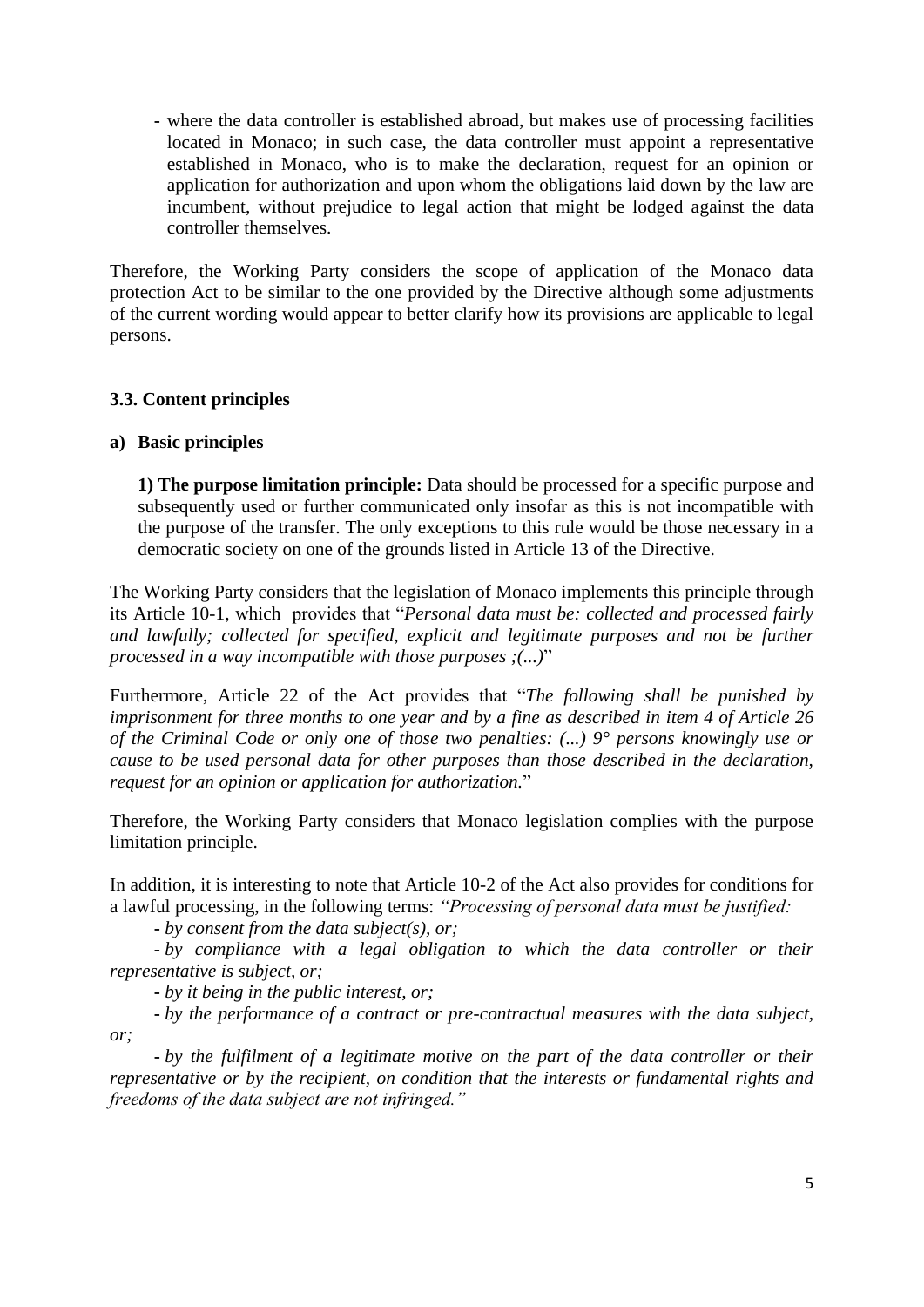**2) The data quality and proportionality principle:** Data should be accurate and, where necessary, kept up to date. The data should be adequate, relevant and not excessive in relation to the purposes for which they are transferred or further processed.

The Working Party considers that the quality principle is expressly included in Article 10-1 of the Act n°1165.

According to Article 10-1 "*Personal data must be: - collected and processed fairly and lawfully; (...) - adequate, relevant and not excessive in relation to the purposes for which it is collected and/or further processed; (…)*". In addition, the last sentence of this Article foresees that "*The data controller or their representative must ensure compliance with these provisions*".

Likewise, according to Article 9 of the Act, the retention period cannot exceed the period set out in the request for an opinion, declaration or application for authorization, except where it is to be processed for historical, statistical or scientific purposes or where the CCIN has given its authorization.

According to Article 21(4°) of the Act, persons who retain personal data beyond the period indicated in the declaration, request for an opinion or application for authorization or beyond the period fixed by the Personal Data Protection Supervisory Commission (i.e. the CCIN) shall be punished by imprisonment for one to six months and by a fine as described in item 3 of Article 26 of the Criminal Code.

Therefore, the Working party considers that the legislation of Monaco complies with the data quality and proportionality principle.

**3) The transparency principle:** Individuals should be provided with information as to the purpose of the processing and the identity of the data controller in the third country, and other information insofar as this is necessary to ensure fairness. The only exemptions permitted should be in line with Articles 11-2 and 13 of the Directive.

The Act provides for transparency requirements in its Articles 14, 14-2 and 10.

Article 14 of the Act requires, in similar terms to those contemplated in Article 10 of the Directive, that the data subject shall be informed by the data controller, regarding:

**-** the identity of the data controller and, if applicable, the identity of their representative in Monaco;

- **-** the purpose of processing;
- **-** the obligatory or optional nature of replies;
- **-** the consequences for them of failure to reply;
- **-** the identity of recipients or categories of recipients;
- **-** their right to oppose, access and rectify their data;

**-** their right to oppose the use on behalf of a third party, or the disclosure to a third party of their personal data for the purposes of prospection, particularly commercial prospection.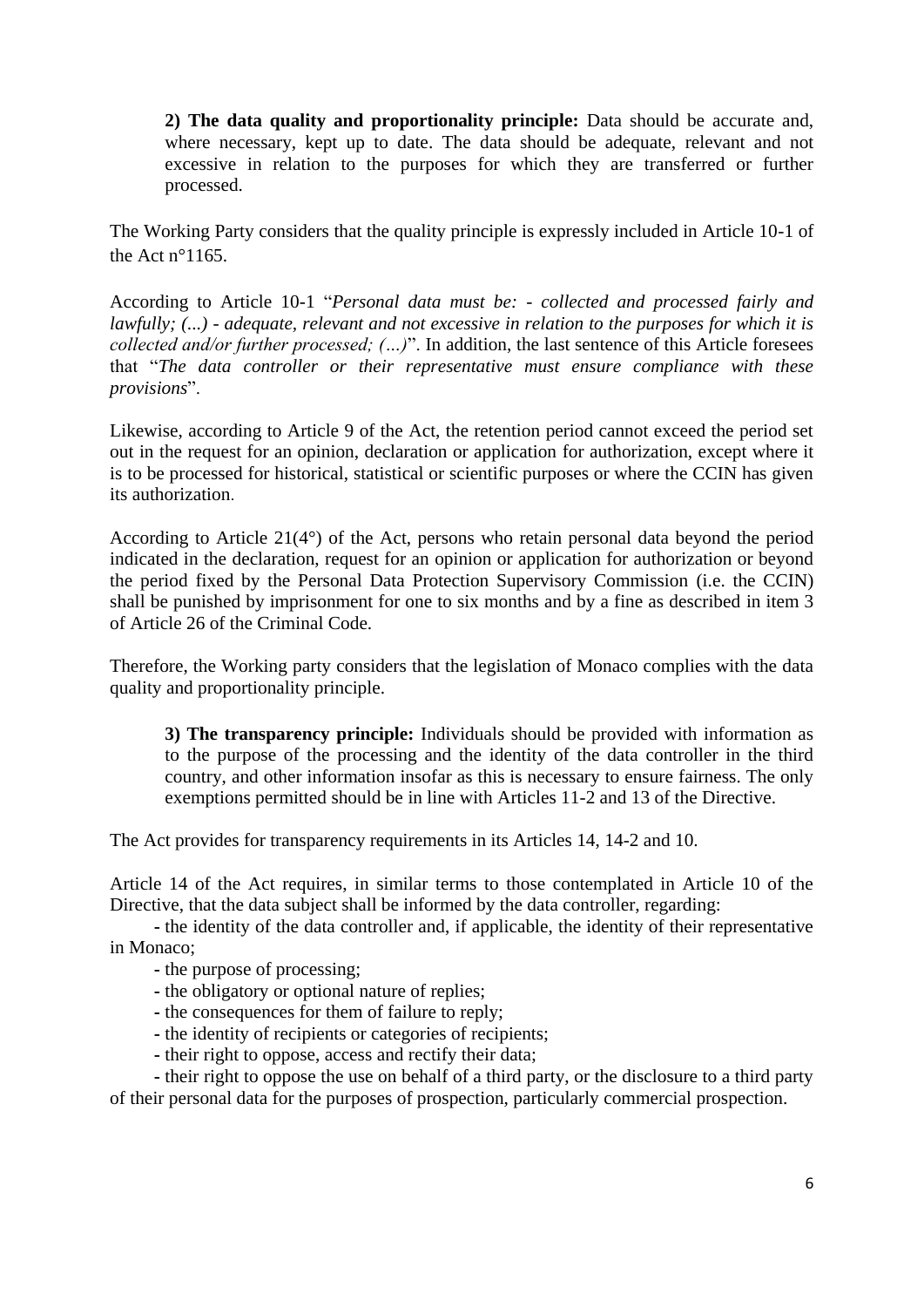This Article also provides that : "*Where personal data is not collected directly from the data subject, the data controller or their representative must provide the data subject with the information listed in the previous paragraph, except where the data subject has already been informed, cannot be informed, or where this involves disproportionate measures with regard to the utility of the action or if collection or disclosure of the data has been expressly provided for by legislative or regulatory provisions*."

Moreover, Article 14-2 regarding the use of electronic communications networks, provides that the subscriber or user must be provided with clear and comprehensive information about the purposes of processing, and the means available to refuse such processing.

The exceptions to this Article are those stated above (see, Section 3.2. "Scope of application") and comply with the exceptions provided by the Directive.

Penal sanctions are provided by Article 21 (6°) and (7°) of the Act for the infringement of the above mentioned provisions.

In addition, Article 10 provides for a Data Processing Register which can be consulted by any legal or natural person and which contains details on declarations, requests of opinions and applications for authorization relating to data processing.

As a consequence, the Working Party considers that the transparency principle is fulfilled by the data protection legislation of Monaco.

**4) The security principle:** Technical and organizational security measures should be taken by the data controller that are appropriate to the risks presented by the processing. Any person acting under the authority of the data controller, including a processor, must not process data except on instructions from the controller.

The Working Party considers that the legislation of Monaco complies with this principle.

Section III of the Act 1.165 is expressly dedicated to "Secure and confidential processing": Articles 17 contains all the requirements for security measures to be taken by the data controller and service provider and expressly states the following:

**"***The data controller or their representative must implement appropriate technical and organizational measures to protect personal data against accidental or unlawful destruction, accidental loss, corruption, unauthorized disclosure or access, in particular where processing involves the transmission of data over a network, and against all other unlawful forms of processing.*

*Measures implemented must ensure an adequate level of security with regard to the risks posed by processing and by the nature of the data to be protected.*

*Where the data controller or their representative makes use of the services of one or more service providers, they must ensure that the latter are able to comply with the obligations laid down in the two previous paragraphs.*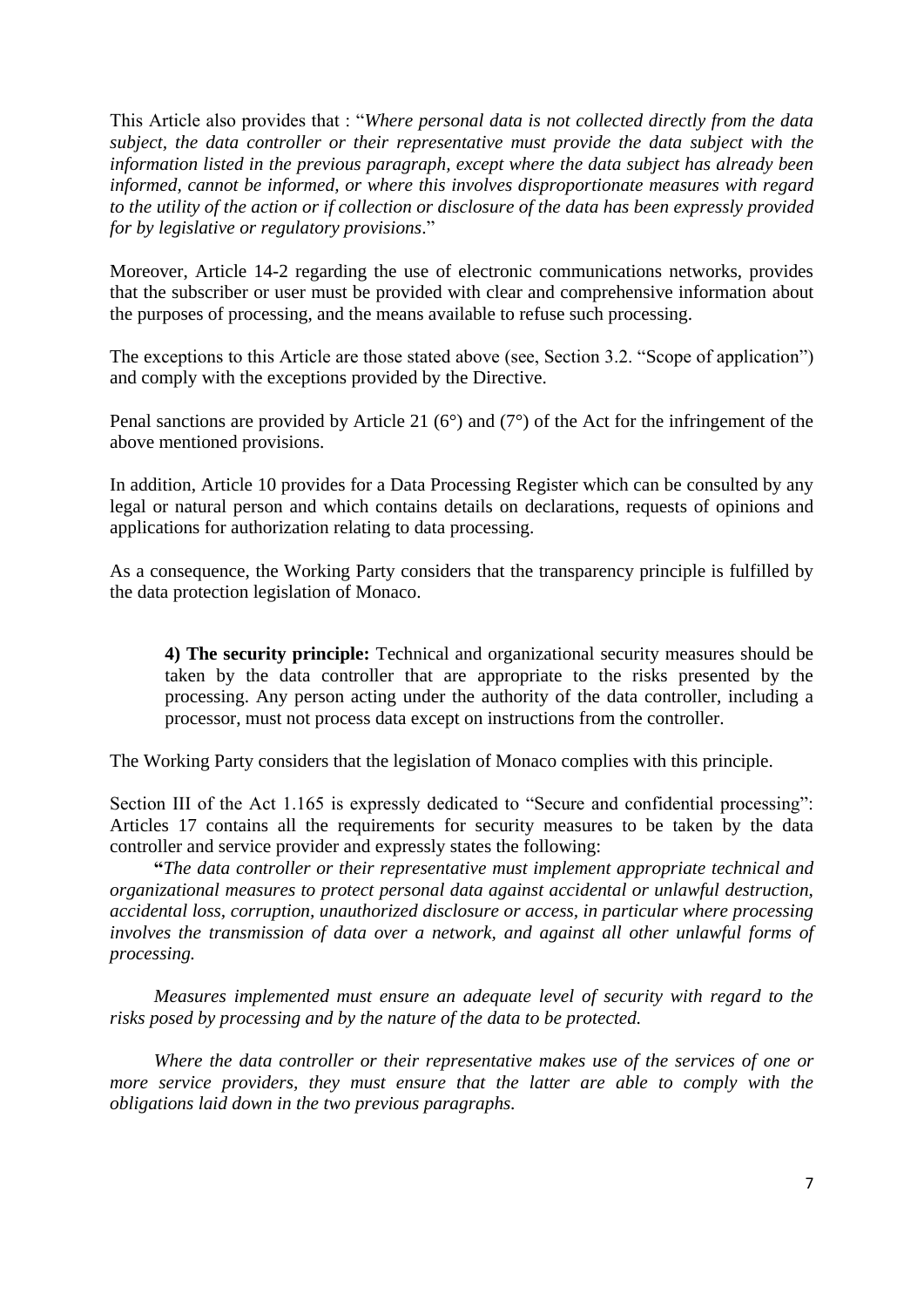*Processing carried out by a service provider must be governed by a written agreement between the service provider and the data controller or their representative, stipulating in particular that the service provider and members of their staff are acting solely upon instructions from the data controller or their representative alone and that the obligations described in the two previous paragraphs are also incumbent upon said service provider.*

*If the service provider wishes to use the services of one or more subcontractors in order to provide all or some of the services set out in the aforementioned agreement, the provisions of the previous paragraph shall apply thereto*."

As it has been recommended under Section 3.1, for the sake of clarification and in order to avoid diverged interpretations, the Working party believes that it would be more satisfactory if the legislation of Monaco explicitly defined the concept of "service provider".

Besides, Article 17-1 of the Act provides for specific measures of security for some processing managed by public authorities or presenting particularities (ex. Biometric data).

Article 21 (3°) of the Act provides for imprisonment for one to six months and for a fine as described in item 3 of Article 26 of the Criminal Code in case of infringement of the above provisions.

Therefore, we consider that the legislation of Monaco complies with the security principle.

**5) The rights of access, rectification and opposition:** The data subject should have a right to obtain a copy of all data relating to him/her that are processed, and a right to rectification of those data where they are shown to be inaccurate. In certain situations he/she should also be able to object to the processing of the data relating to him/her. The only exemptions to these rights should be in line with Article 13 of the Directive.

Various Articles refer to these rights and Section II of the Act is expressly dedicated to the exercise of rights to access, to oppose and to rectify as well as the duties of controllers regarding these rights.

In particular, according to Article 13 of the Act, natural as well as legal persons have a right to oppose to personal data processing and to have access to their data under the conditions laid down in Section II of the Act, as well as to have such data amended if appropriate (Art.15- 16).

Article 15 of the Act provides for a right of access in terms very similar to those provided by Article 12 of the Directive. Indeed, *"All persons justifying their identity may obtain, from the data controller or their representative:*

*1° information at least as to the purposes of the processing operation, the categories of data concerned, and the recipients or categories of recipients to whom the data is disclosed;*

*2° confirmation as to whether or not data related to him or her is being processed;*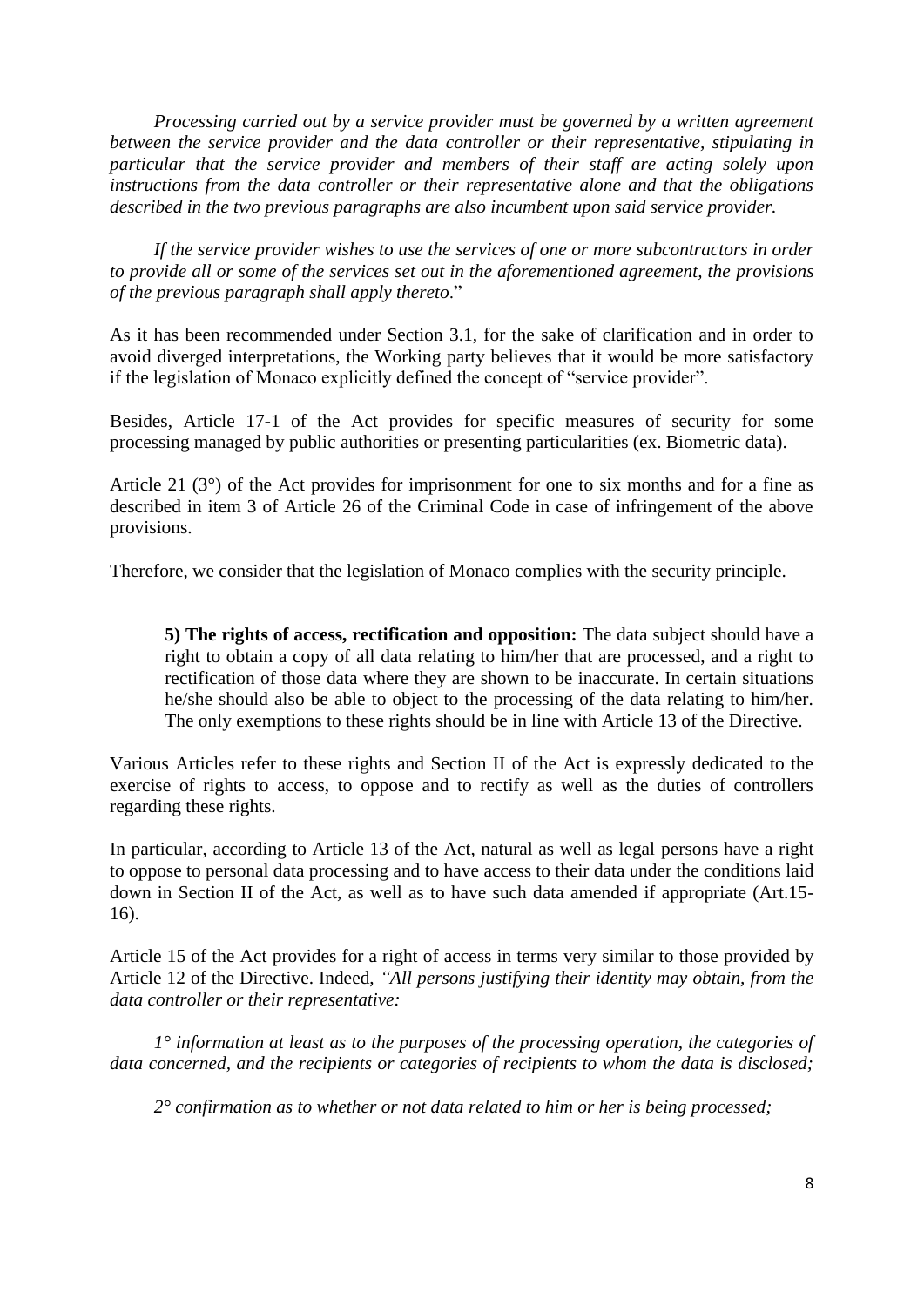*3° such data communicated in written, non-coded form, conforming to the stored data; information of a medical nature shall be communicated to the data subject or the doctor that they have appointed for this purpose. (...);*

*4° information relating to the automated reasoning process having led to the decision described in Article 14-1."*

Moreover, the Act also provides in its Article 15-1 for an indirect right of access in case of processing carried out by judicial or administrative authorities, exclusively within the scope of the duties legally conferred upon them.

Likewise, data controller or their representatives have the obligation, under Article 15-2 of the Act to take appropriate measures in order to amend incomplete or erroneous personal data, delete data that might have been obtained by unlawful means, delete the named form of data upon expiry of the storage period fixed by the CCIN.

At the same time, the Act recognises in its Article 16, in the same terms as the Directive (Art.12b), the right of a data subjects to demand that their data be rectified, supplemented, clarified, updated or deleted where such data proves to be imprecise, incomplete, equivocal, obsolete or if its collection; likewise, according to Art.16 recording, disclosure or storage is prohibited.

Exceptions close to the Article 13 of the Directive apply (see Section 3.2. "Scope of application"). Furthermore, Article 15 last paragraph of the Act provides for exemption from the duty to reply to requests that are abusive as a result of their number or repeated or systematic nature.

Article  $21(2^{\circ})$  of the Act provides for imprisonment for one to six months and for a fine as described in item 3 of Article 26 of the Criminal Code in case of a voluntarily opposition to communicate to a data subject their personal data, or to amend or to delete any of such information which has proved to be imprecise, incomplete, equivocal or collected in violation of the law.

Article 22 (5°) of the Act provides for stricter sanctions in case of infringement of the right to object to the processing of the data relating to a data subject.

Therefore, we consider that Monaco complies with the rights of access, rectification and opposition on the condition that exceptions are interpreted strictly.

**6) Restrictions on onward transfers:** Further transfers of the personal data by the recipient of the original data transfer should be permitted only where the second recipient (i.e. the recipient of the onward transfer) is also subject to rules affording an adequate level of protection. The only exceptions permitted should be in line with Article 26(1) of the Directive.

The third chapter of the Act refers to the regulation of transfers. In particular, Article 20 provides that a transfer of personal data may only be carried out, if the recipient country affords an adequate level of protection. The adequacy of the level of protection afforded by a third country must be appreciated in the light of all the circumstances relating to the transfer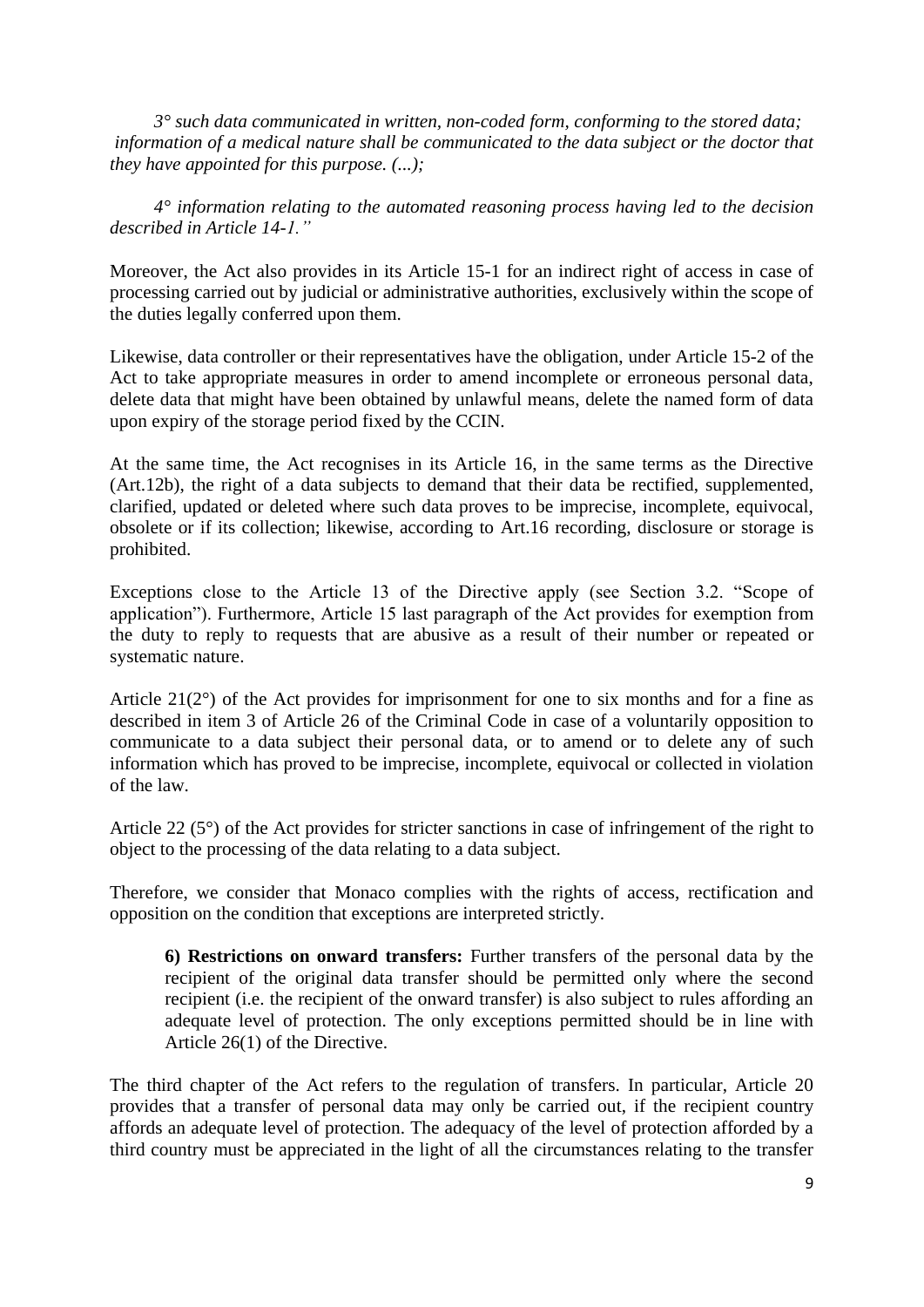operation or set of transfer operations; the CCIN provides a list of countries assuring a sufficient level on its website.

Article 20-1 of the Act establishes exemptions from this above provision in certain circumstances:

- where the data subject has given his consent;
- where the transfer is necessary in relation to a contract or a legal claim;
- where protection of an important public interest so requires;
- where the transfer is made from a register established by law and intended for consultation by the public or persons having a legitimate interest;
- where the transfer is necessary for the performance of a contract between the data subject and the controller taken in response to the data subject's request etc.

Moreover, as provided by the Directive (Art. 26) a transfer of personal data to a country or organization, which does not have an adequate level, is permitted under the CCIN authorization, if the data controller or their representatives offer sufficient guarantees, as for example appropriate contractual clauses.

Furthermore, Article 21(5°) of the Act provides for imprisonment for one to six months and for a fine for breaches of restrictions on onward transfers.

The Working Party believes that the rule that have been set out comply with the principle of restriction of further data transfers to third countries.

Moreover, the Working Party would like to recommend that every appreciation made by the CCIN should take into account the interpretation of the concept of "adequate level" provided by the WP12 and by the "Working Party" on the matter as well the one concerning standard contractual clauses.

Therefore, we consider that Monaco legislation complies with the onward transfer principle.

#### **b) Additional principles**

Document WP12 refers to certain principles that should be applied to specific types of processing, concentrating on the following:

**1) Sensitive data:** Where 'sensitive' categories of data are involved (those listed in Article 8 of the Directive), additional safeguards should be in place, such as a requirement that the data subject gives his/her explicit consent for the processing.

The Working Party considers that this principle is fulfilled in Monaco data protection legislation, taking into account especially Article 12 of the Act, which provides for a list of these data, as well as the conditions of their lawful processing that coincides with those contained in Article 8 of the Directive.

Article 12 of the Act provides for an express prohibition on processing of personal data revealing

- political memberships or opinions,
- racial or ethnic origin,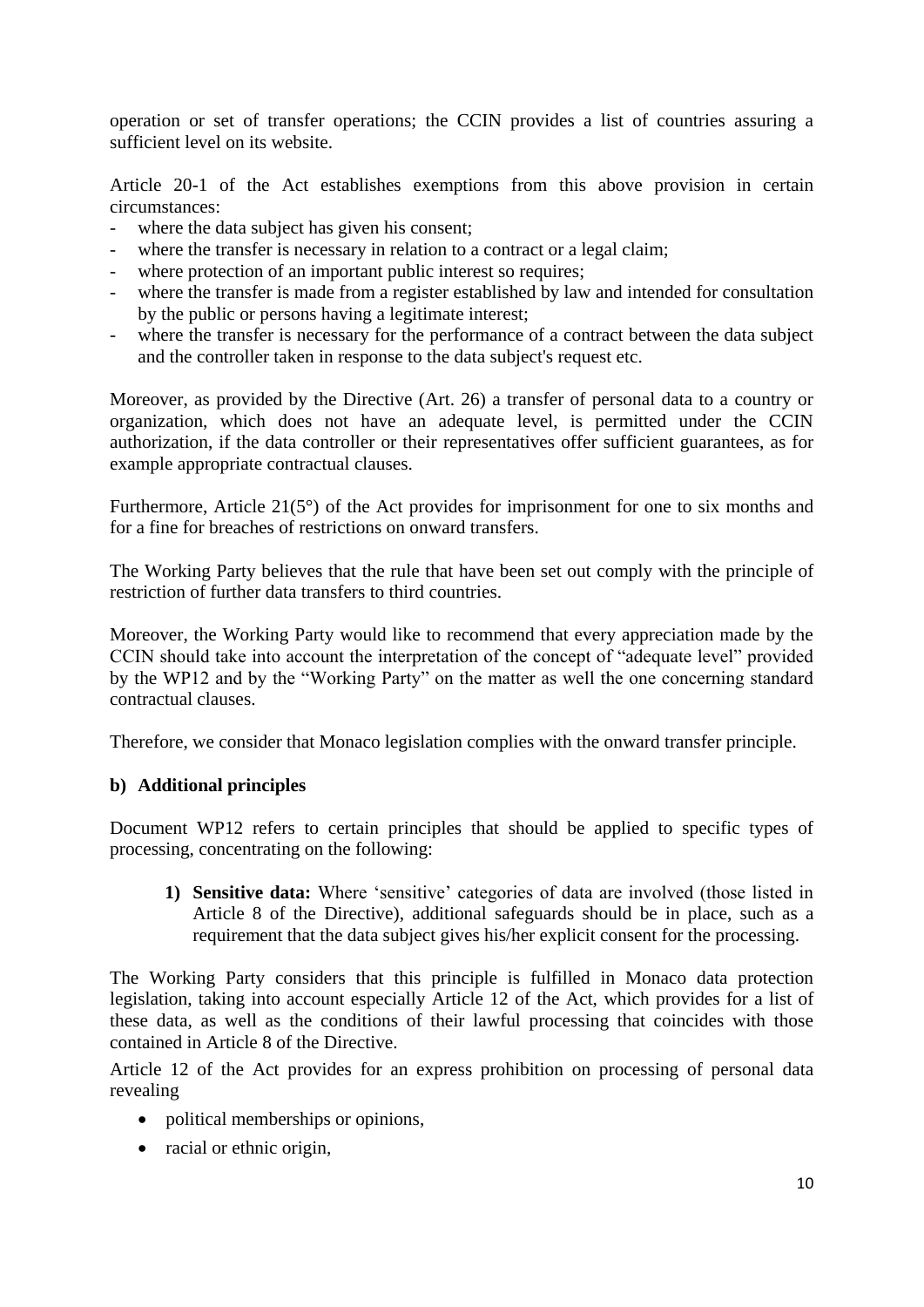- religious or philosophical beliefs,
- trade-union membership,
- $\bullet$  the processing of data concerning health or sex life,
- morals and social measures.

The WP notes that the list of "special categories of data" includes genetic data, which is in line with the suggestions made by the WP in connection with the ongoing revision of the DP legal framework in the EU as well as with the current text of the proposal for an EU data protection regulation put forward by the European Commission; it also includes data relating to "lifestyle" ("*moeurs*") and "social welfare measures", which considerably expands the scope of application of the prohibition in question.

The processing of these data can be lawful only under the application of some enumerated conditions, very close to those provided by the Directive, such as written and express consent, public interest, processing of the members of an ecclesiastical institution or a body with a political, religious, philosophical, humanitarian or trade-union aim, processing required for the purposes of preventive medicine, data processing relates to information that has manifestly been made public by the data subject, processing required in order to record, exercise or in the defense of rights before the Courts or meeting a legal obligation.

Moreover, according to the Article 7-1 of the Act, the processing of personal data for the purpose of medical research shall not be carried out unless a motivated opinion of the CCIN has been obtained.

The WP also notes that the CCIN's "prior authorization" is necessary according to Article 11- 1 to allow data controllers other than judicial and administrative authorities to process certain categories of data like information on "suspicions of unlawful activities" or "biometric data required to check persons' identities" or "for the purposes of surveillance".

The WP takes into account the fact that, in practice this article is used by the CCIN to provide a higher level of protection by subjecting specific monitoring or surveillance processing (such as video surveillance, geolocation or control of access) to a prior authorization procedure.

Besides, Article 21 of the Act provide for stricter criminal penalties for illegal processing of sensitive data.

Therefore, the Working Party considers that the Act complies generally with the sensitive data requirements.

**2) Direct marketing:** where data are transferred for the purposes of direct marketing, the data subject should be able to 'opt-out' from having his/her data used for such purposes at any stage.

Since 2008, the Act provides for the right to object to the processing of personal data or their disclosure to third parties or used on the behalf of the processor commercial prospecting.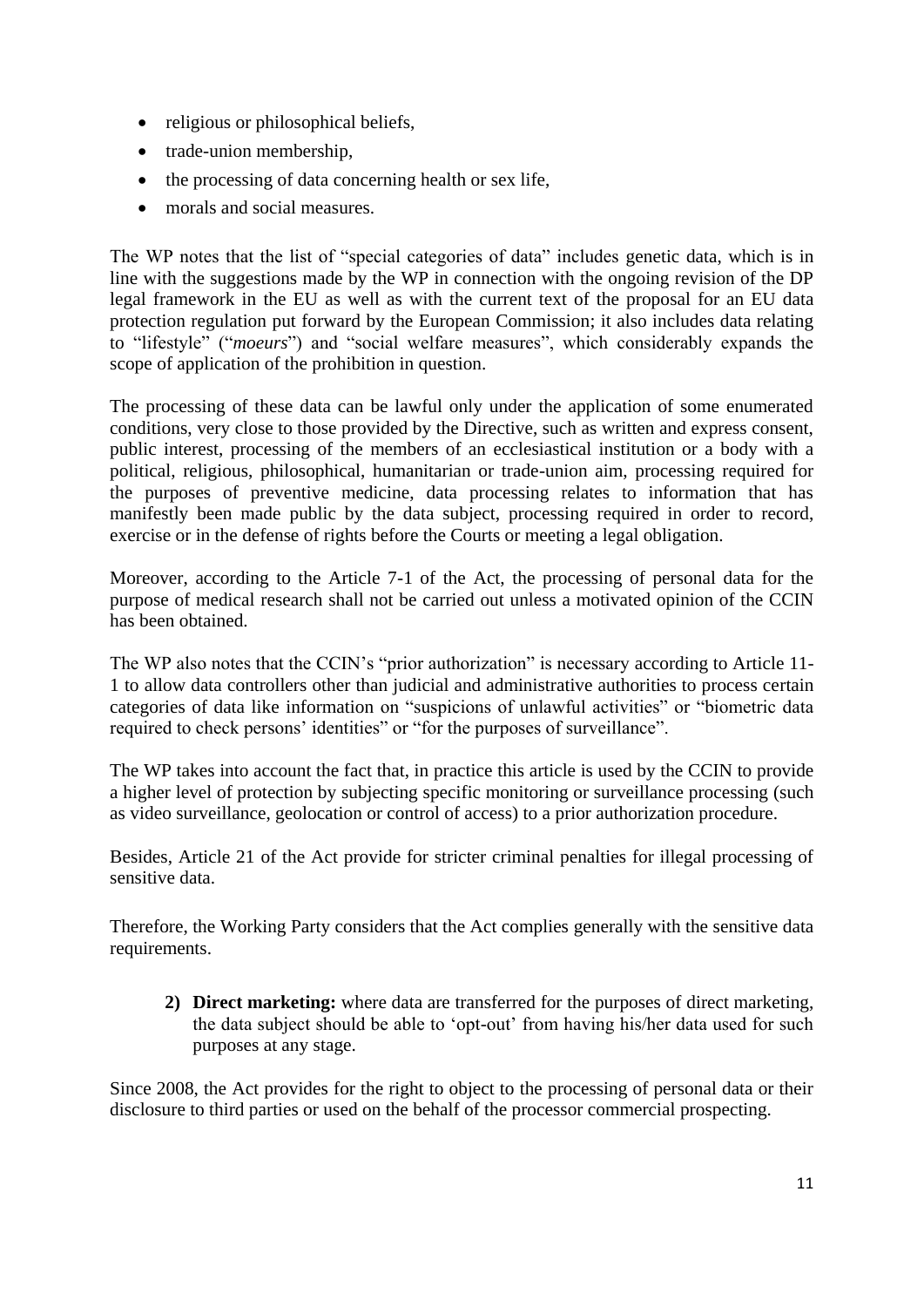Article 13 of the Act offers the right to oppose, for legitimate reasons, their personal data being the subject of processing.

Furthermore, Article 14 states in the following terms:

*"Persons from whom personal data is collected must be informed: [...]*

- *of their right to oppose, access and rectify their data;*
- *of their right to oppose the use on behalf of a third party, or the disclosure to a third party of their personal data for the purposes of prospection, particularly commercial prospection. [...]".*

Article 21 (6°) and (7°) provide for penalties in case of breach of the above Articles.

Although it would be clearer to have, like in the Article 14 b) of the EU Directive a " *right to object, on request and free of charge, to the processing of personal data relating to him which the controller anticipates being processed for the purposes of direct marketing* (…)", the WP considers that, in the light of the WP 12 requirements, the provisions of Article 14 of the Act  $n^{\circ}1.165$  on the right of the subscriber or user to be informed, together with Article 13, provide acceptable safeguards with a specific right to oppose in case of direct marketing purposes.

**3) Automated individual decision:** Where the purpose of the transfer is the taking of an automated decision in the sense of Article 15 of the Directive, the individual should have the right to know the logic involved in this decision, and other measures should be taken to safeguard the individual's legitimate interest.

According to the Article 14-1, the Act provides for a right to the data subject not to be subject to a decision which produces legal effects concerning or significantly affecting them and which is based solely on the automated processing of data intended to evaluate their profile or certain aspects of their personality.

It also states that:

"*A person may nevertheless be subject to a decision described in the previous paragraph if such decision:* 

*-is taken in the course of the entering into or performance of a contract, provided the application for the entering into or performance of the contract, lodged by the data subject, has been satisfied or that there are suitable measures to safeguard their legitimate interests, such as arrangements allowing them to express their point of view and have their application re-examined;*

*-or is authorized by legal or regulatory provisions which lay down measures to safeguard the data subject's legitimate interests*."

Therefore, the Working Party considers that the Act complies with the "automated individual decision principle".

Lastly, it worth noting that, according to Article 7 of the Act, processing carried out by data controllers, legal persons governed by public law, public authorities, entities governed by private law with a duty of general public interest or public service concession holders shall be decided by the authorities following a reasoned opinion issued by CCIN.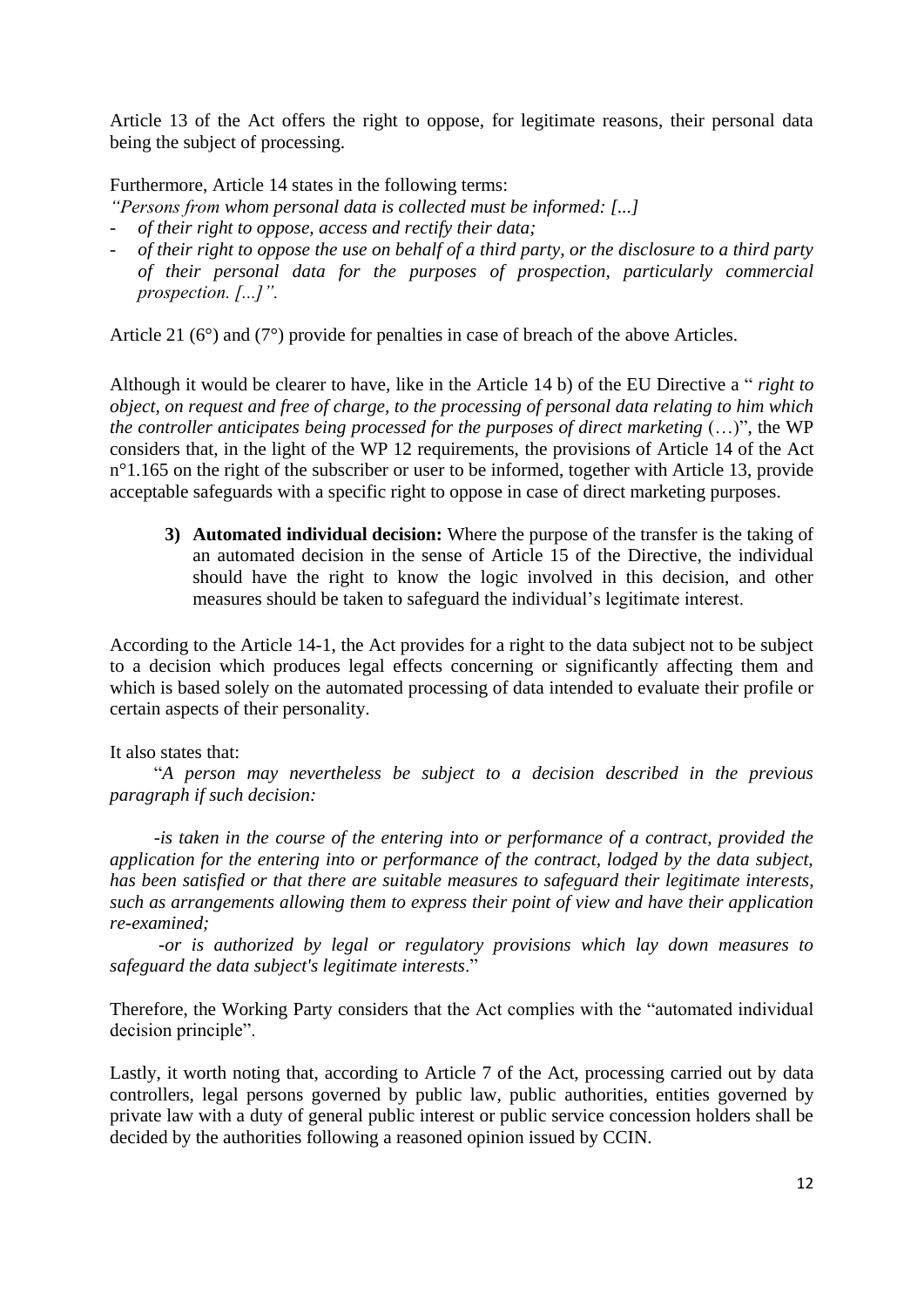#### **Procedural/enforcement mechanisms**

The Working Party's opinion WP12 "Transfers of personal data to third countries: Applying Articles 25 and 26 of the EU data protection directive" points out that to assess the adequacy of a third country's legal system it is necessary to identify the underlying objectives of a data protection procedural system, and on this basis to judge the variety of different judicial and non-judicial procedural mechanisms used in third countries.

In this respect, the objectives of a data protection system are essentially threefold:

– To deliver a good level of compliance with the rules,

– To provide support and help to individual data subjects in the exercise of their rights,

– To provide appropriate redress to the injured party where rules are not complied with.

**a) To deliver of a good level of compliance with the rules:** A good system is generally characterised by a high degree of awareness among data controllers of their obligations, and among data subjects of their rights and the means of exercising them. The existence of effective and dissuasive sanctions can play an important part in ensuring respect for rules, as of course can systems of direct verification by authorities, auditors, or independent data protection officials.

## **1. Awareness among data controllers and individuals**

The Working Party considers that the level of awareness provided by the data protection legislation of Monaco is satisfactory view the recent modification (2009) of the powers and composition of the data protection authority of Monaco as well as the small size of the country.

Article 6 of the Act provides for a prior notification obligation of automated processing of personal data, carried out by data controllers, natural or legal persons governed by private law which shall comprise an undertaking that processing complies with the requirements of the law.

These declarations must contain some elements specified by Art.8 of the Act (e.g. identity of the signatory and that of the data controller, methods, purposes and justification, the identity of the persons responsible for using the data and the measures taken to enable the right of access to data to be exercised, the categories of persons have access to the data, the categories of data, and data, that is being processed, its origin, the duration of retention, categories of persons concerned by processing and the categories of authorized recipients to whom such data may be disclosed, interconnection or other means of relating data, as well as any transfers to third parties, measures taken to ensure security of processing and of data, and to guarantee secrets protected by the law, indication, where appropriate, that processing is intended to communicate data abroad, even where it takes place by means of operations performed beforehand outside Monaco).

Nevertheless, standards may be enacted by Ministerial Order following a proposal or opinion issued by the CCIN, setting out the criteria to which certain processing categories of processing manifestly not infringing fundamental rights and freedoms must adhere. Such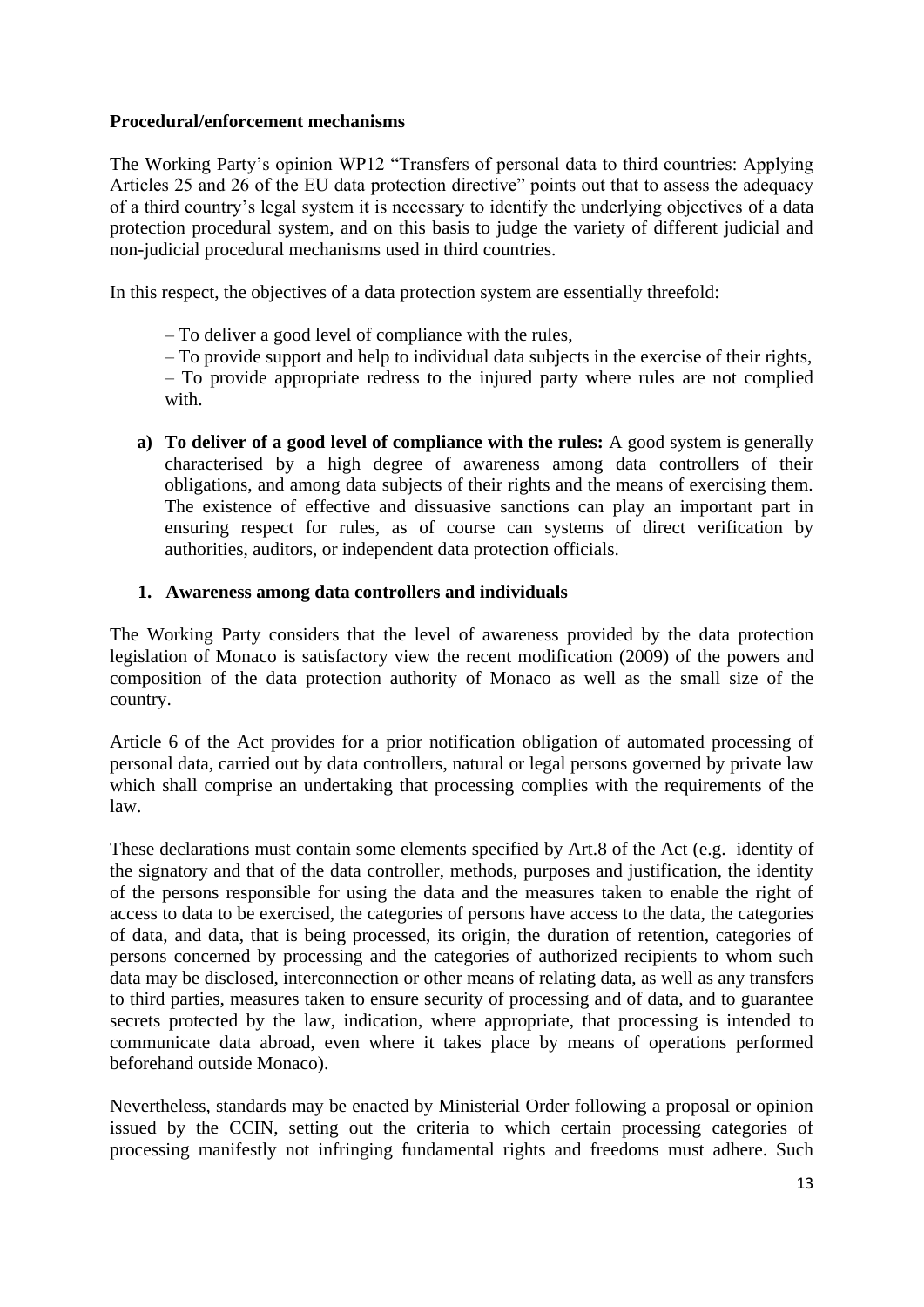processing may be the subject of a simplified declaration of compliance, or be exempted from any obligation of declaration, under conditions laid down by the aforementioned Ministerial Order (art.6).

Furthermore, the website of the CCIN, is practical and easy to manage and contains useful information clarifying the legislation provisions on rights and duties of natural and legal persons and the implementation of the new law. It also contains all the deliberations of the CCIN as well as the annual reports, explaining the authority's activities.

According to recent statistics, the CCIN has received during 2009 very few requests, something understandable, due to the first year of its new functions. However, 2010 seems an active second year : 28 opinions, 13 decisions on authorization requests, 2 deliberations on investigations, 3 recommendations, 2 propositions for simplified formalities, 1 deliberation on a consultation for a bill of law, 1 deliberation on the CCIN internal organization.

The CCIN has also participated in 86 meetings with controllers from the private sector and 27 with controllers from the public sector and has answered in 159 phone consultations.

Moreover, the existence of a registry of all the personal data files carried out in the Principality of Monaco is provided by Art.10 of the Act. It is available for consultation by any natural or legal person who wants to know the controllers and details related to the processing.

The only point that we could remark in this new development of data protection in Monaco is the lack of a provision about an independent data privacy officer in the private or/and public sector who could be charged with ensuring, in an independent manner, compliance with the obligations provided for in this Act (data protection officer proposed by Article 18 par.2 of the Directive). However, that is not an express requirement of the WP12 and constitutes only a recommendation of the Working Party to Monaco legislator.

## **2. The "Commission de contrôle des informations nominatives" (CCIN)**

Section II (Articles 2 to 5-6 of the Act) creates the CCIN as a supervisory authority having the task of monitoring and checking compliance with legislative and regulatory provisions relating to the protection of personal data and having the fully independent remit, under the conditions defined by the Act.

Its main role consists in the monitoring of personal data processing carried out in the Principality of Monaco by public and private entities as well as by individuals. Article 2 of the Act sets out the jurisdiction of the CCIN, which consists in filing registration, power to conduct inspections, authorization, issuing of opinions, making of recommendations, investigation, issuing warnings and formal notices to data controllers, etc.

**Regarding structural independence**, the Act provides in its Article 2 that the CCIN has the fully independent remit, under the conditions defined by this Act of being in charge of registration, authorization, inspection and all other tasks required by the Directive. Also, according to Article 5 (second paragraph) of the Act the members of the Commission shall not receive instructions from any authority in the performance of their duties.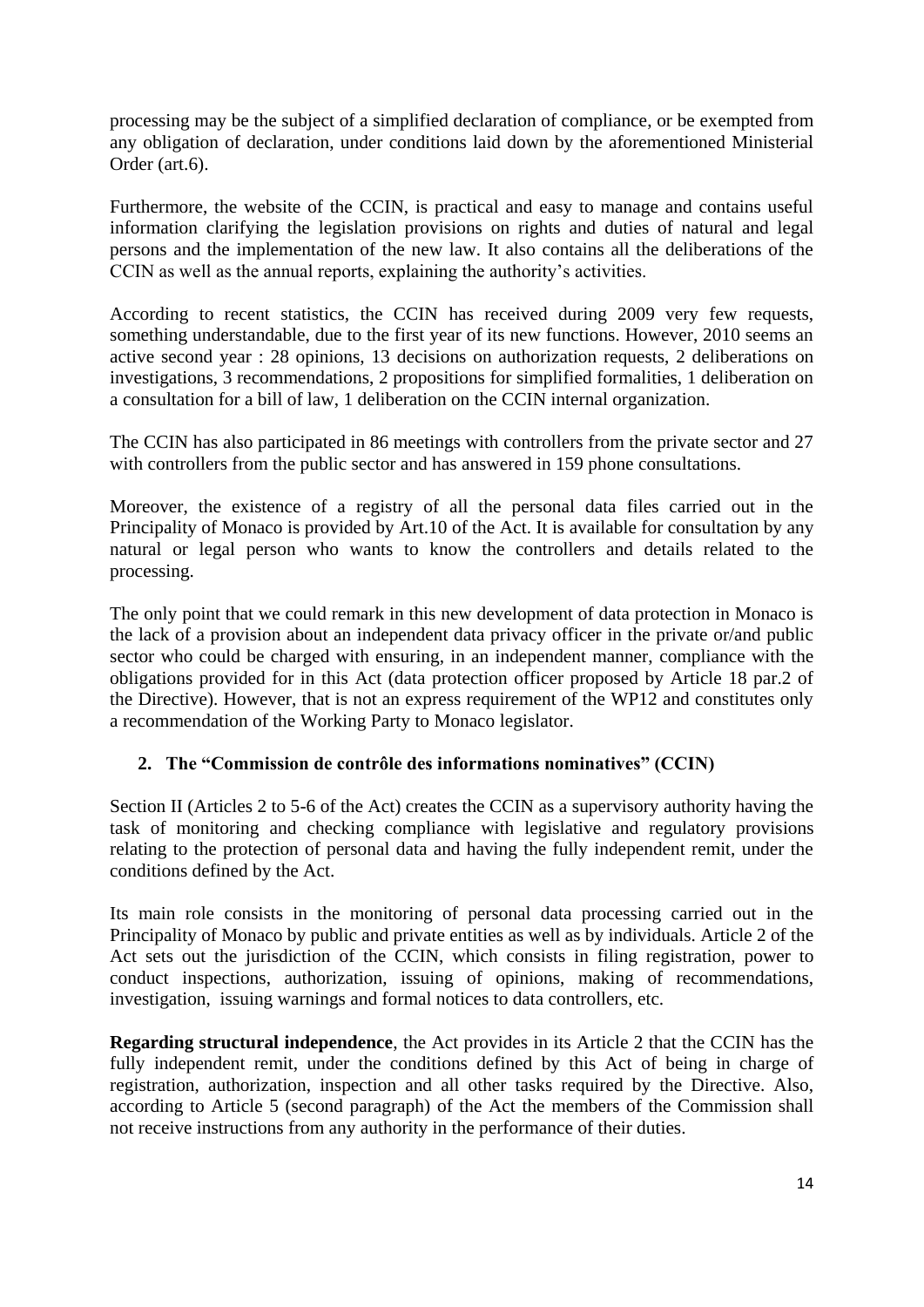The Secretary-General and all the members and officers of its services are subject to the general rules applying to civil servants and State officials, except where there are specific legal or regulatory provisions. Nevertheless, they are bound only by hierarchical and disciplinary powers of the CCIN Chairman (Art.5-3).

Moreover, the CCIN Chairman is by absolute majority elected among its representatives while his appointment as well as of the rest five members is valid for 5 years renewable once (Art.5).

The CCIN is composed of six members proposed by some specific and enumerated authorities, as a result of their expertise (Art.4). Proposals shall be made independently of the authorities, councils and institutions concerned (Art. 4) and shall be remitted to the Prince  $(Art. 1<sup>st</sup> of the Sov. Ord.)$ 

As regards incompatibilities, Article 5 of the Sovereign Ordinance n°2.230 provides for incompatibilities between the office of a CCIN member and five other offices listed in this Article (Member of the Monegasque Parliament or Municipal Councilor, Member of the Council of State, that of sitting judge, except for the Member proposed by the Minister of Justice that of civil servant or State official, municipal official or an official of a public institution, who is currently in office; those working on the performance of duties or shareholdings in Monegasque or foreign companies contributing to the manufacturing of equipment used in computers, telecommunications or the provision of IT or telecommunication services.).

Besides, CCIN officials and members are due by the Act to professional secrecy and confidentiality (Art.5-1).

According to Article 5-5 of the Act the Chairman of the Commission shall conclude all contracts and agreements required for the proper functioning of its departments.

However, according to Monaco administrative rules and practices the choice of recruitment of the CCIN Chairman shall always be submitted to the Council of Government (and then to the Prince). Moreover, employment contracts of contractual officials are signed by the Directorate of Civil service and not by the CCIN Chairman. Finally, every promotion proposed by the Chairman must be submitted to the Directorate of Civil Service and be transferred for approval to the Council of Government and then to the Prince for a final decision.

**As regards financial independence,** Article 5-4 of the Act provides that the funding required for the operation of the CCIN shall be listed in a specific chapter of the State budget.

The Chairman shall prepare and submit to the Ministry of State (*Ministre d'Etat*) propositions indicating anticipated revenue and expenditure**.** Expenditure shall be prepared by the Secretary General or the Chairman. The Commission accounts must be audited on an annual basis under conditions laid down by Sovereign Ordinance (Art. 5-4 of the Act).

According to the Article 28 of the Sovereign Ordinance  $n^{\circ}2.230$  the Chairman of the CCIN shall send the Prime Minister the accounts when closed, in order that they may be audited by the Official Auditor.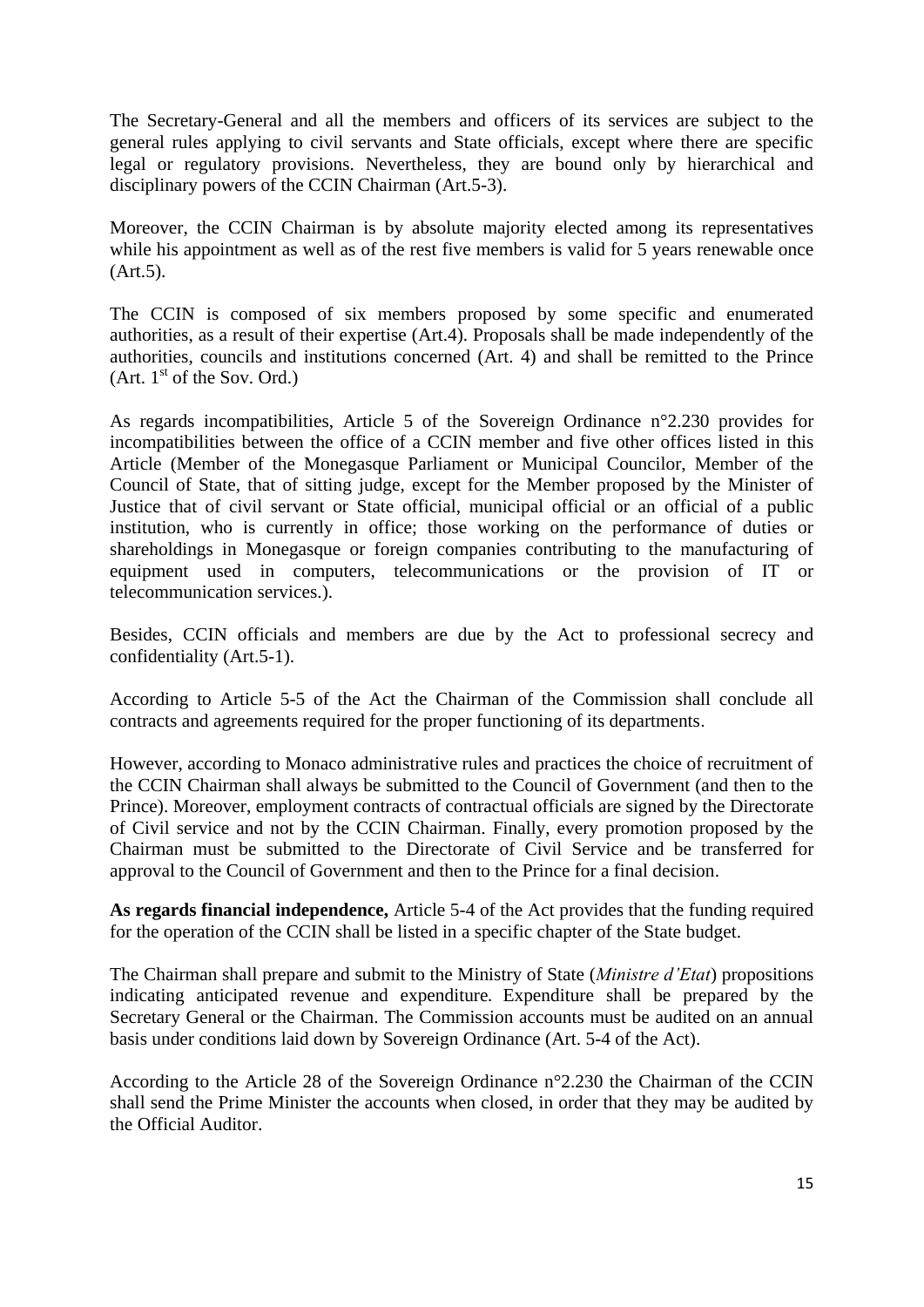In practice, the CCIN is submitted to an exhaustive prior expenditure control of the Official Auditor of expenditure (*Contrôleur Général des Dépenses*). This control seems to be based on a Monaco administrative practice applicable to a large majority of public authorities but cannot totally satisfy independence requirements provided by Article 28 of the Directive.

In relation to this issue, it is important to recall that the Grand Chamber of the Court of Justice of the European Union advocated a large interpretation of terms "complete independence" of Article 28 of the Directive (C-518/07 of  $9<sup>th</sup>$  March 2010):

Thus, as was stated:

- "*It follows that, when carrying out their duties, the supervisory authorities must act objectively and impartially. For that purpose, they must remain free from any external influence, including the direct or indirect influence of the State or the Länder, and not of the influence only of the supervised bodies* "(§25).
- "*That independence precludes not only any influence exercised by the supervised bodies, but also any directions or any other external influence, whether direct or indirect, which could call into question the performance by those authorities of their task consisting of establishing a fair balance between the protection of the right to private life and the free movement of personal data*."(§30).
- "*Furthermore, it should be pointed out that the mere risk that the scrutinising authorities could exercise a political influence over the decisions of the supervisory authorities is enough to hinder the latter authorities' independent performance of their tasks*." (§36).

The CNIL, as rapporteur, considered that the above exposed elements concerning influence of the Monaco Government on the recruitment, promotion of the CCIN staff, as well as on the exhaustive prior control of the CCIN expenditures, could possibly undermine the CCIN independence and consequently, can impact the adequacy of the Monaco data protection legislation with European requirements.

In order to resolve those issues that refrain from recognition of adequacy, the CNIL Chairman called upon a mediation meeting between the CCIN and the Monaco Government on 28 May 2012.

This meeting has led to the conclusion of an Agreement between the Monaco Government and the CCIN with the aim to clarify administrative practices and to clarify the competences between both parties in terms of human resources and budget management in order to reinforce the independence principle.

According to this Agreement, the CCIN Chairman will be competent to:

- define the modalities of recruitment without any Government control of opportunity (e.g. drafting recruitment form, defining required skills and conditions of the selection, deciding on the recruitment process and interview);
- when the recruitment concerns a civil servant or a contractual agent, the CCIN should ensure, with the help of the Government that the conditions of the recruitment are in line with the applicable rules on civil servants and contractual agents. In addition, the appointment of the said person is deliberated within the Council of Government. The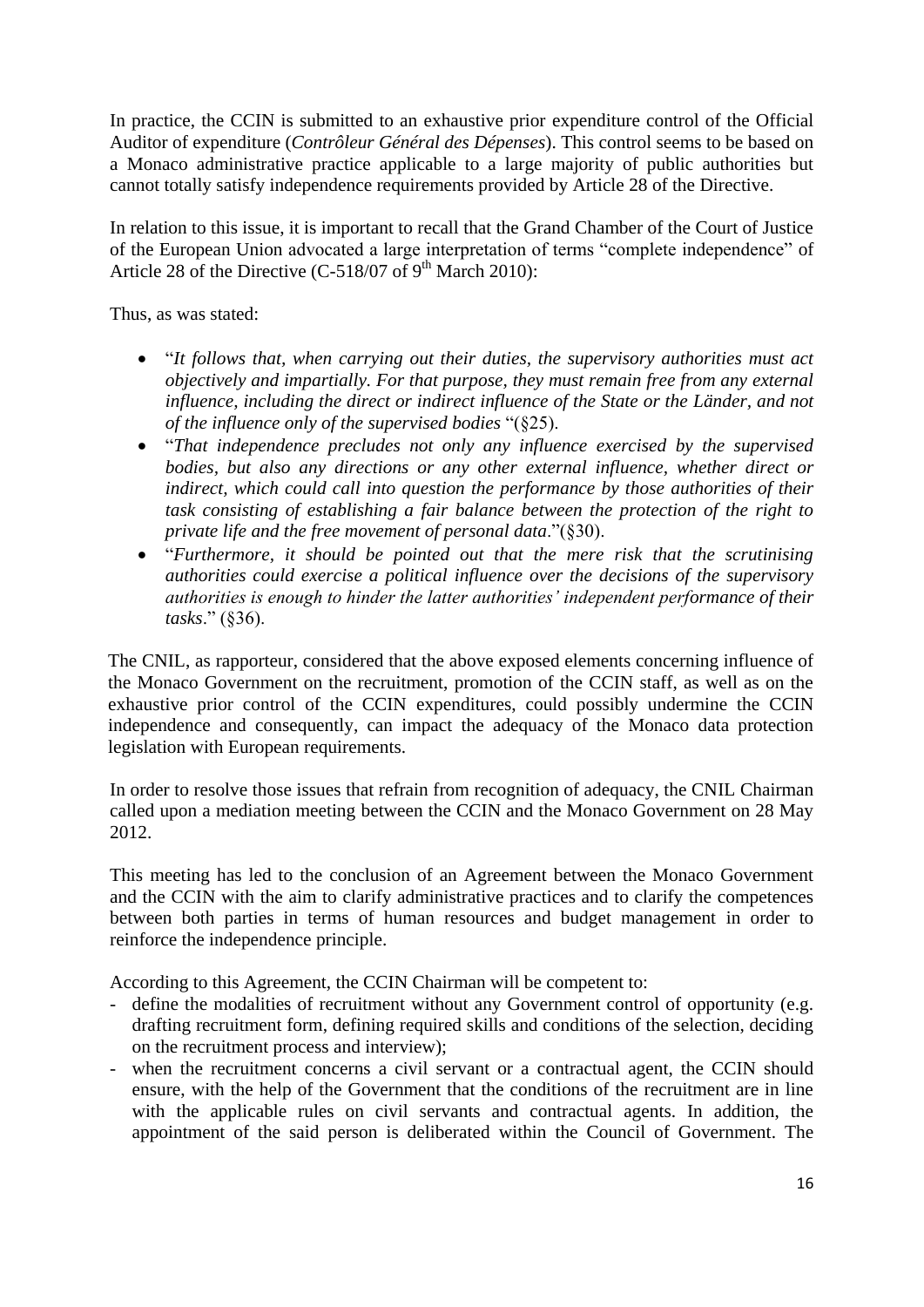CCIN Chairman is the competent authority to sign the employment contracts for contractual agents;

- decide of the internal promotion of the CCIN agents within the framework of the Government's budget;
	- Moreover, the Agreement prescribes formally that the *a priori* expenditures control must not be a control of opportunity but must remain a pure control of legality.

#### **3. Enforcement means and mechanisms**

Chapter III of the Act (Articles 18 and 19) provides for enforcement means and sanctions as regards the legality of files. Articles 13 to 15 of the Sovereign Ordinance n°2.230 provide also details on investigation and investigators.

- According to the Article 18 of the Act, members appointed by the CCIN in accordance with the conditions defined by the last paragraph of Article 13 of the Sovereign Ordinance 2.230, have access, from 6 am to 9 pm, to the places to be controlled. They shall have an official letter of appointment from the CCIN Chairman and they can request to investigate any document or person they consider necessary for the investigation.

- Article 19 of the Act provides for administrative sanctions that CCIN shall pronounce in case of non compliance with the Act (warning or formal notice ordering the ending of irregularities or the elimination of their effects).

In case of irregularities constituting criminal offences, the CCIN shall be passed on without delay to the Prosecutor General by the Chairman of the Commission. Moreover, if the controller has not complied with the letter of formal notice, the Presiding Judge of the Court of First Instance, to whom the matter shall be referred by the Chairman of the Commission, ruling in emergency proceedings, shall order any appropriate measures to end such irregularities or to eliminate the effects thereof, without prejudice to criminal penalties incurred or applications for compensation from data subjects having suffered harm. A fine may also be issued with this decision.

- Articles 21 to 23 of the Act provide for penalties related to infringements of the rights and provisions of the Act. All this penalties shall lead to the ceasing of the effects of the declaration or authorization and removal from the Automated Data Processing Register.

In the light of all this, the Working Party considers that the objective to deliver a good level of compliance with the rules is achieved only in part. In particular, it encourages Monaco authorities to adopt provisions related to a more effective implementation of the structural and financial independence of the CCIN and to enhance the enforcement powers vested in the authority as regards compliance by the public sector and, more generally, the measures to be imposed on data controllers that fail to comply with the law apart and beyond from the imposition of criminal penalties via judicial authorities. The Working Party would like to refer, in this connection, to the interpretation of the concept of "independence" of a data protection authority set out in the judgment C-518/07 of the Court of Justice of the European Union.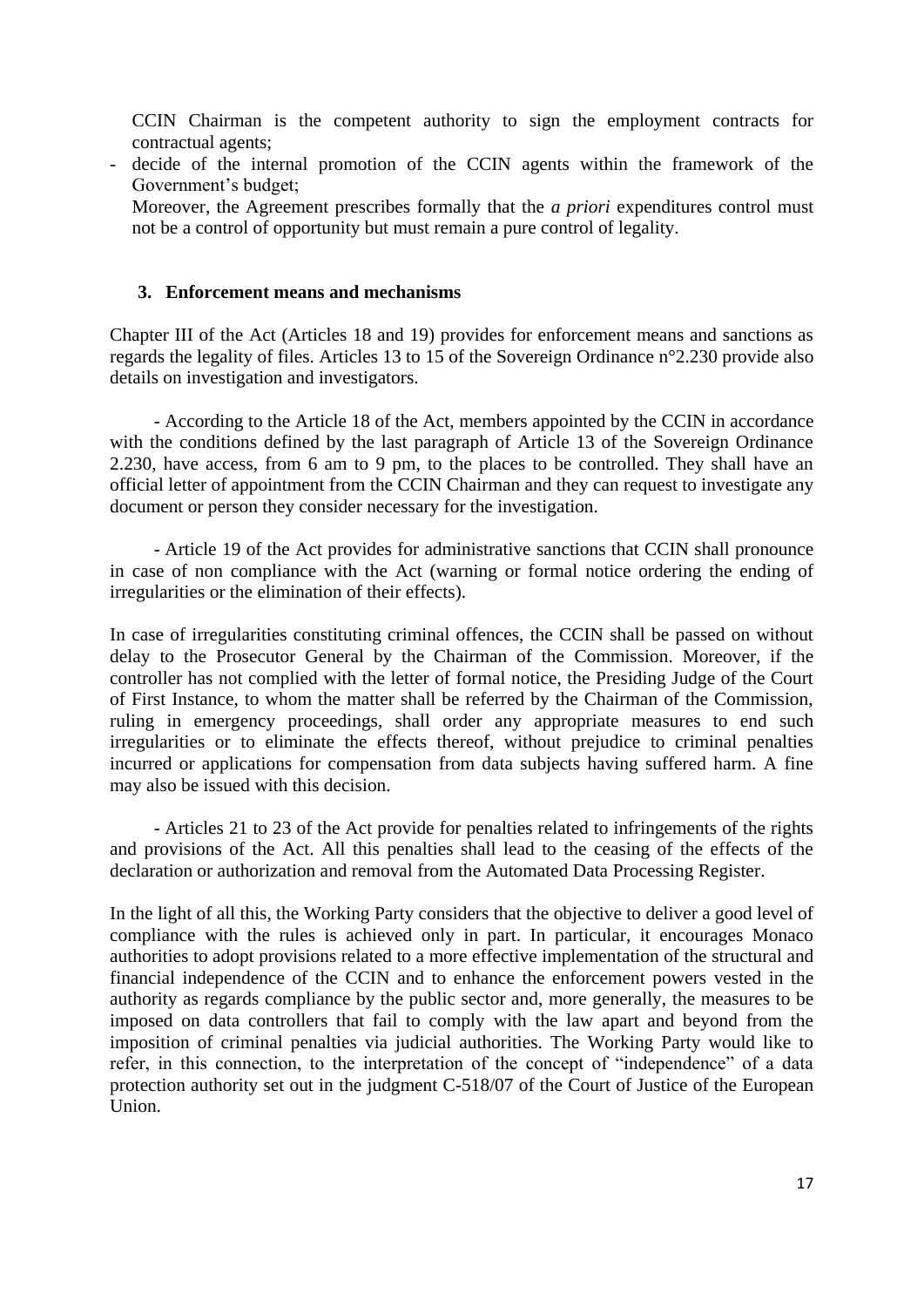**b) To provide support and help to individual data subjects in the exercise of their rights:** The individual must be able to enforce his/her rights rapidly and effectively, and without prohibitive cost. To do so there must be some sort of institutional mechanism allowing independent investigation of complaints.

Apart from the above considerations as regards the CCIN independence, the Working Party observes that the legislation of Monaco has introduced various mechanisms designed to comply with this objective.

In particular,

- The CCIN is charged to receive complaints (Art.3) related to infringements of their rights or other provisions of the law (security breach, consent transfer etc.). These complaints can initiate an inspection by the CCIN and might lead to the opening of an administrative sanction proceeding.
- The authority has also the duty to inform individuals on their rights, to report to the Prosecutor General facts constituting offences of which it becomes aware in carrying out its duties, to issue warnings or formal notices to data controllers, for the purposes and under the conditions laid down by this Act, to be a party to legal proceedings for the purposes and under the conditions laid down by this Act etc. (Art.2).
- According to the Article 16 of the Act the data subject has a right to obtain a copy of the information collected, rectified etc. on him without any charges.
- As we have seen above the CCIN has the power to control the application of the Act, to investigate (Article18), to be a party to legal proceedings for the purposes and under the conditions laid down by this Act, to pronounce administrative sanctions etc.
- As also seen above, the CCIN has been consulted 159 times during 2010 which is rather satisfying in the view of the size of the country and the only second year of functioning under the new rules.

Therefore, the Working Party considers that the legislation of the Principality of Monaco offers sufficient mechanisms to provide assistance and support to individuals.

**c) To provide appropriate redress to the injured party where rules are not complied**  with: This is a key element which must involve a system of independent adjudication or arbitration which allows compensation to be paid and sanctions imposed where appropriate.

According to Article 3 of the Act any natural or legal person whose rights have been infringed, or persons having reason to believe that such rights have been infringed, may refer the matter to the Chairman of the CCIN in order, if appropriate, to implement the measures laid down by the Act, as for example a warning or a formal notice.

If those measures remain unheeded upon expiry of the period given, the Presiding Judge of the Court of First Instance, to whom the matter shall be referred by the Chairman of the CCIN, ruling in emergency proceedings, shall order any appropriate measures to end such irregularities or to eliminate the effects thereof, without prejudice to criminal penalties incurred or applications for compensation from data subjects having suffered harm. A fine may also be issued with this decision (Art.19).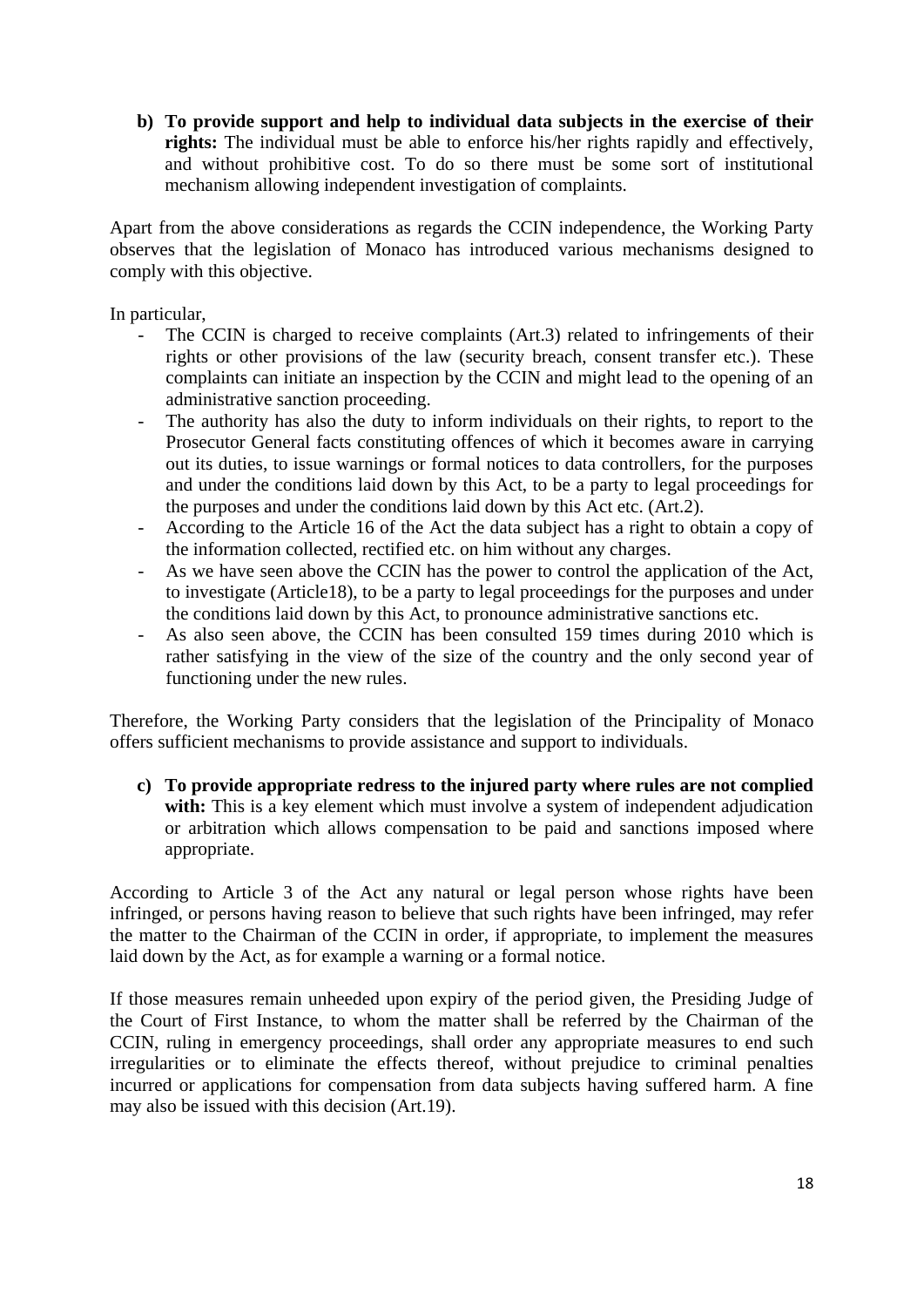It worth noting that the CCIN has no power to impose penal sanctions but it has the power to pass on to the Prosecutor General irregularities constituting criminal offences without delay.

Furthermore, the Court has the power to impose the following penalties provided by Articles 21 and 22 of the Act:

- One to six months of imprisonment and 9 000 up to 18 000 Euros fine (or one of them) for infringements of principles relating to the status of personal data and conditions for the lawful processing, of voluntarily opposition to communicate to a data subject their personal data, or to amend or delete any of such information which has proved to be imprecise, incomplete, equivocal or collected in violation of the law, lacks of attention related to security measures, conservation after provided deadline, illegal transfer etc.
- Three to twelve months of imprisonment and 18 000 up to 90 000 Euros fine (or one of them) for infringements of sensitive data processing provisions, of illegal collect, for deliberately preventing or hindering investigations, for communication of wrong documents to investigators, etc.

Moreover, the Court has the power, according to Article 23 of the Act to order the confiscation and destruction, without compensation, of media containing incriminated personal data and to prohibit re-registration for a period not exceeding three years and of no less than six months. It may also order a legal person governed by private law to be constrained, jointly and severally with their corporate representative, to pay a fine issued against the latter.

Therefore, the Working Party believes that the legislation of Monaco sufficiently guarantees the right of the data subject to be compensated for any damage infringing upon his rights or property as a consequence of the illicit processing of his personal data.

## **3. RESULT OF THE ASSESSMENT**

**In conclusion**, pursuant to all the above and to compliance with the Agreement, the Working Party considers that the Principality of Monaco guarantees an adequate level of protection within the meaning of Article 25 (6) of Directive 95/46/EC of the European Parliament and of the Council of 24 October 1995 on the protection of individuals with regard to the processing of personal data and on the free movement of such data.

At the same time, the Working Party encourages the Monaco authorities, to take into account the recommendations contained in this opinion, particularly those regarding:

- The definition of missing concepts provided by the Directive 95/46 (e.g. "filing system", "third party", "processor", "data subject consent");
- The need to clarify how the provisions of the Act are applicable to legal persons in the light of the initial scope of application of the Act as defined under Article 1.
- The need to clarify the right for data subjects to be informed in a timely manner (especially when data have not been obtained directly from the data subject), and to object without legitimate basis to processing for direct marketing purposes as the current wording of Articles 13 and 14 of the Act does not expressly mention the term "without legitimate basis".